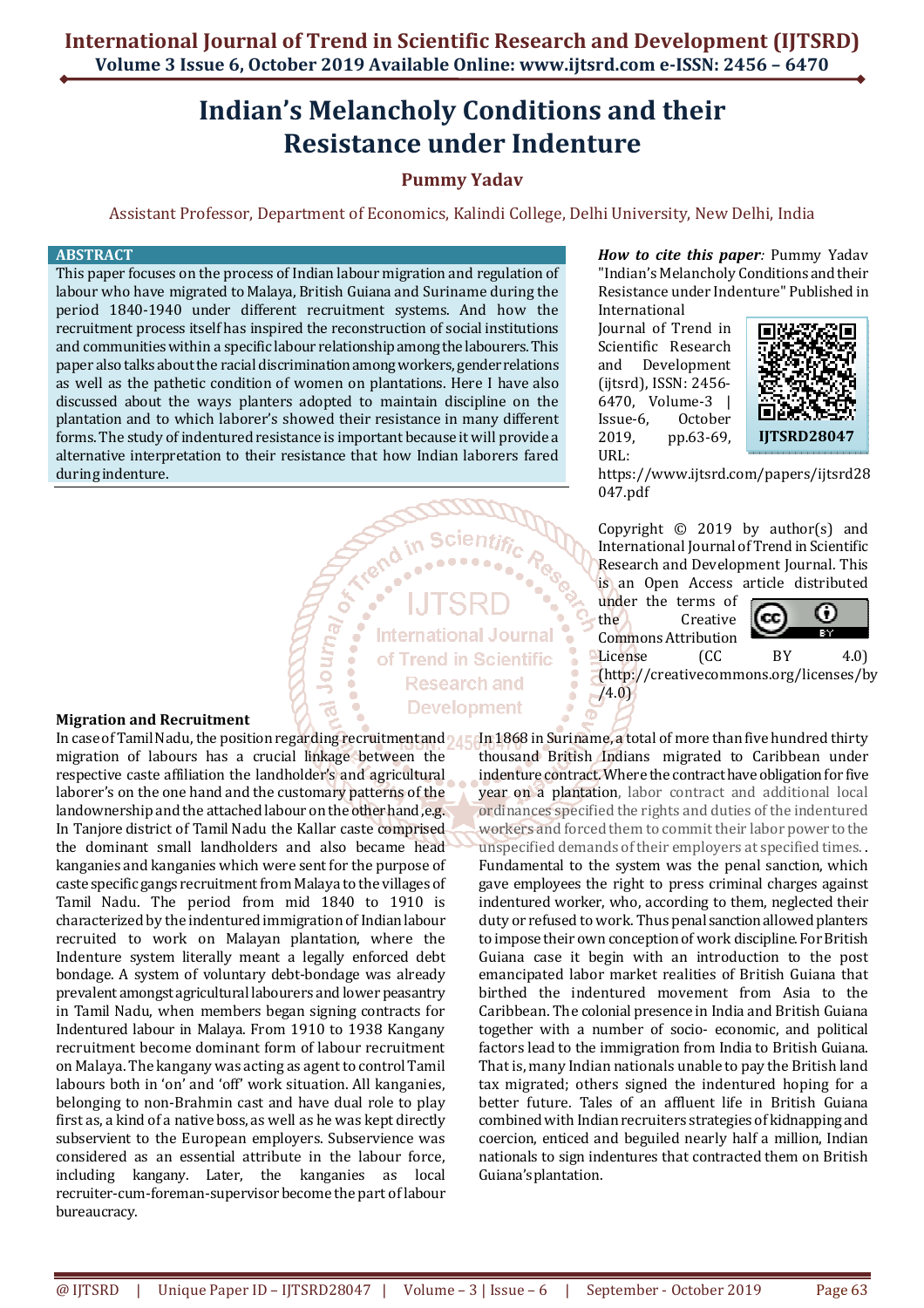# **Reconstruction of Social Institutions and Community**

Migration and indenture, of course had a profound impact on the cultural life of the migrants, including kinship structures and social networks, the role of women, religion and languages. While coming to plantations indenture workers were housed in depots, called "holding depots" which influenced social interaction among individuals and groups. Thus those spaces became sites, where by new forms of social intercourse, social institutions and group identity among the indentured labours mainly evolved and new Socio-cultural and political boundaries emerged. These formation of social institutions in Suriname led to renewal and adaptation on the one hand whereas isolation and cultural conservatism on the other. The adjustment to a new environment, the unequal sex ratio, the relative youth of most immigrants, and the different organizational structure on the estates – including plantation hierarchy, division of labour and racism – disrupted traditional forms of social and cultural organization.

Many indentured workers, arrived at holding depots in India without family member as a result they engaged in new social interaction that gave birth to new social institution beginning with inter-caste relationships that facilitated the breakdown of traditional caste and gender barriers. Moreover, at the holding depots, due to disproportionate number of women to men (1:4) women were forced to seek protection from unwanted male advances. Woman in need of protection, regardless of class or caste consideration formed "social union" with men, which frequently led to "depot marriages". Thus, it was in holding depots, new social unions were constructed. In addition the 3-4 months voyage from India to British Guiana lead a some practices such as "marriages of convenience" continued as a new social practices, processes and institutions, appeared, namely the Jahaji family. Jahaji was a kinship type of family institution, the first social institution constructed on voyages by indentured labourers. Where men, women and children, so as to collectively overcome and survive many of the oppressive circumstances that they encountered on the voyage and all become members of Jahaji family. Although gender inequality was embedded in and reproduced, there were religious Brahmanical teachings that informed the consciousness of both men and women, religion emerged as a necessary institution of community reconstruction. But despite the internal loosening of caste hierarchy, a caste system was preserved in its application to the British Guiana as well as in Tamil Nadu social order Indeed religion was used to foster the psychological belief that they were superior to other groups in the colony.

Yet there has been evidences that migration and indenture also steered the Asian towards maintaining their original custom and traditions. Their unique legal status, sense of displacement, social marginalization, low standard of living, geographic isolation, ethnic distinctiveness and common negative attitude towards other population group encouraged them to hold onto their social and cultural practices. However, planter's with their political power decisively manipulated the reconstruction of indentured labour, social institutions and community forming on the plantations. Planters always tried to divide the labour market and exploit that division through legal mechanism as the indenture contract:

Due to the reservoir of contracted labour workers bargaining power was always lower.Planters wanting to prevent labour unity exploited and encourage racial boundaries on the plantation based on the color hierarchy that exist in Indian

society. As by creating differences between blacks and Indians they become successful in dividing the labour and with the help of indentured contract created tension that fuelled labour discontent.

Planters with other members of the plantation society structured social relationship that ostracized indentured worker as a group. Cultural differences such as language, clothing and religion were used to further divide the laboring and other groups. Feeling of separateness as well as self constructed social and political boundaries between member of British Guiana and labour population changed the relations completely which were earlier existing on the plantation.

# **Racial Relations and Gender Relations**

Racial differences between the indentured workers, has been seen on the Suriname plantation, there were creoles and British Indians, the Creoles denigrated Asians with the term "Coolie". The Hindustani for their part regarded the Creoles as uncivilized, and pretentious creatures, most contemporaries agreed that Indians found African revolting, may be due to their kinky, hair, black complexion, features such as ungodliness and pollution whereas, they characterized the Hindustani as "bloodthirsty" querulous, "cantankerous" "exacting", "revengeful" and so excessively frugal as to be able "to kill somebody for a dime." The creoles called the Javanese (idiot Javanese) or saka- saka Japanesi whereas Javanese compared the Creoles with monsters because of their perceived physical, ugliness and coarse and rough behavior, including their lust, anger, and greed for food and drink.

As we know from our earlier studies that there was always shortage of women on plantations, indentured men's endogamous practice of changing their mates frequently has been observed. Specifically that scarcity of women, lack of control over women's sexuality and breakdown of marriage as a social institution directly assaulted the traditional patriarchal. However in British Guiana, Indenture women has freedom to leave that male and cohabited with another, several social boundaries became fluid. Thus with the nurturing of the kinship Jahaji family system, the consanguineous family resurfaced. Role of Indenture women were as a worker as well as wives, sexual partners, mothers, and single women. Women, worked on estates as well as performed household task, which shows how they experienced a double day existence. In Suriname, the percentage of recruited adult woman was between 28-31%. The shortage of women and the resulting system of informal polyandry challenged traditional values and the competition for women was strong. Thus it is not surprising that marital fidelity on wife's part was imperative to her husband. If a wife was suspected of adultery it could have brutal consequences. Such as "wife chopping" as the one proof of the barbarous and blood thirsty nature of men working on plantations. At a broad level we can say that women were victims of the indenture system, as they suffered 'multiple oppression' and were subject to 'sex exploitation and ultra exploitation and 'freedom denied'. Plantations structural conditions made women dependent on men as they were paid lower wages and received less food rations. The proportion of women was an issue, because planters were mainly looking for physically strong workers, and considered woman a bad risk, because of pregnancy and child bearing would make them less productive. On the other hand, woman were needed to 'stabilise' the labour force. Besides women who were tricked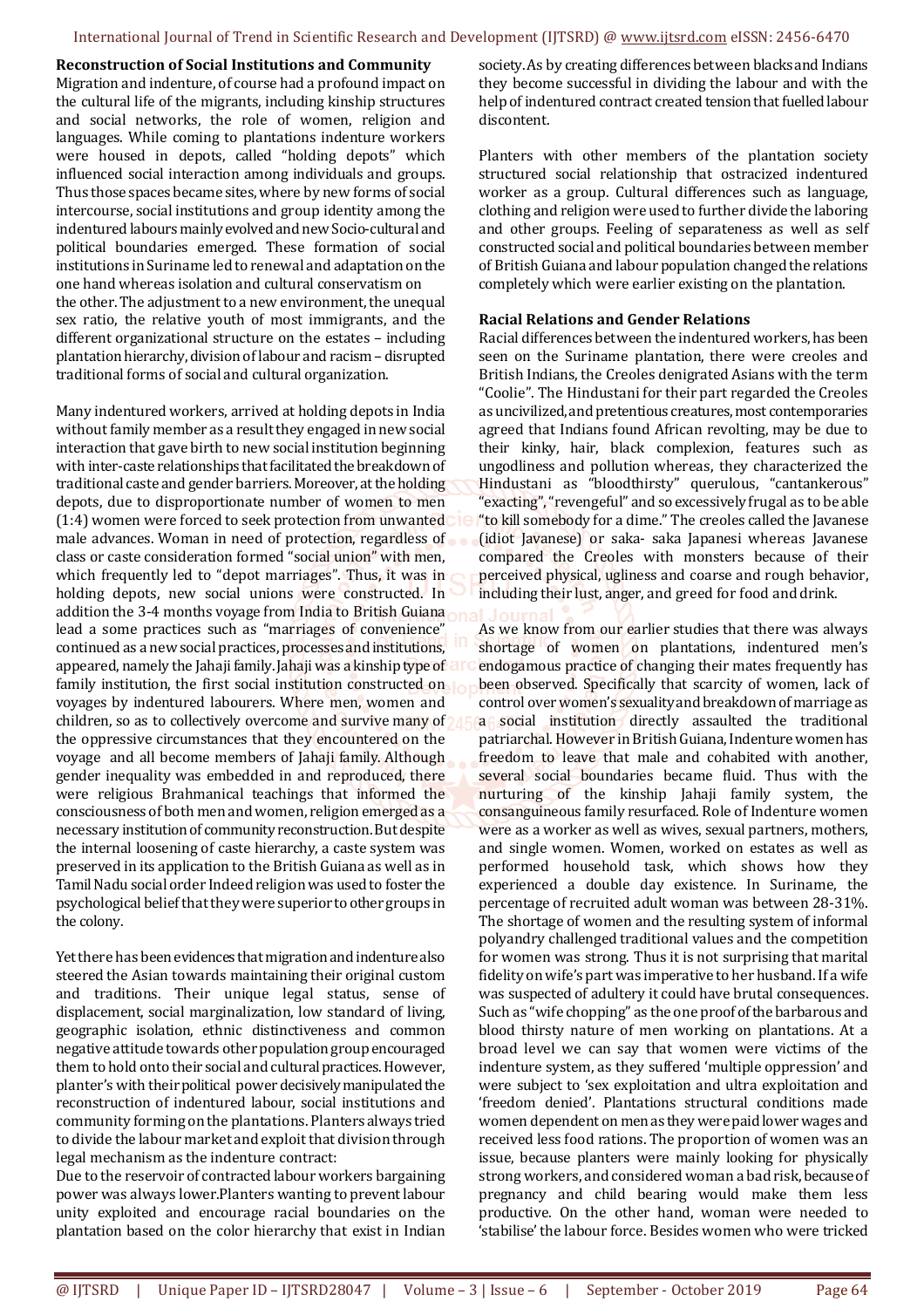#### International Journal of Trend in Scientific Research and Development (IJTSRD) @ www.ijtsrd.com eISSN: 2456-6470

into migrating, there were also those who were forced by socio-economic circumstance to cut all their ties, become independent and start a new life. Women who did not stay at home were readily called prostitutes and labeled 'indecent' and 'immoral'.

Under indenture women workers were facing very hard times as they were exploited by the planters, they have not been given proper places to live, and low wages, no kind of leave during pregnancy, they have to in men's sheds or change their living partners. In many cases they have been thought of as reproduction units. There have been cases in Fiji, Suriname etc., where sexual jealousy among workers have been explored and shown how that resulted in murders, wife chopping and suicide done by the workers. In some of the studies the rate of suicide among British Indians population in several countries correlated inversely with the number of women amongst them, whereas planters never accepted the fact that there was a lot of rape going on as well as other form of sexual coercion has been used. In the colonial imagination, intimidation was one only effective vehicle, because the coolies were creature of their passions, violent, jealous, and vicious and these features of men, made women exciting. But no one was made conscious about the systematic sexual exploitation of women by the Europeans and planters.

#### **Plantation Discipline and Control of Labour**

In the case of Tamil Nadu, under the Kangany system the power of labour control lies in the hands of Kangany in most cases rather than the employer. Family, kin and caste ties were preserved and respected much more in kangany system than under Indenture where the jobbers were responsible for his recruits and could use the threat of separation from this labour group, and especially forced return to India, as a means and of labour discipline.

Use of fraudulent methods by the planters such as charging high interest rate, wages lower than minimum wage, wrong exchange rates in calculation for their debts and they were not allowed to leave the plantations, until they don't clear their debts. Planters hired supervisor also to check for desertions. Under Kangany once labourers accepted an advance, for all practical purposes they become permanently tied to the recruiting estate and they could not leave the estate till the advance was fully repaid. The near universal practices of paying wages through Kanganies and withholding wage payment, were particularly the effective methods of intensifying dependence as well as disciplining labour. we have seen the hierarchy that helped in maintaining the discipline and control on the plantation where Managers→Associate→Head Foreman→Foreman→Coolie e.g., foreman were responsible for the output which the worker under him has to produce and foreman's compensation depends on the output, this itself act as an incentive for the foreman to control the workers and get the work done on time(J. Breman Ch.5).

To the Indians, the magistrates and the protector (in Fiji, the Agent-General of Immigration) stood as guardians against the unbridled power of the planters(Kelly 1992). On the other hand, the European establishment was not always happy about the justice as she was extended to the Coolie. But the fact was that clearly, these courts worked against the Indians. In Suriname to protect contract worker against abuse of power, the government has established the office of Agent

General for Immigration. Agent General task was to supervise and protect contract labourers. He needs to register changes in the social life of immigrants and inquire about complaint regarding labor and living conditions on the plantations. But the fact was that the Agent General rarely found time to make adequate inspection tours.

Whereas the immigration Department proved to be inefficient because Indentured labourers did not receive registration certificates or documents listing the terms of their contract. Consequently it was difficult for them to exercise their rights and to check whether employer fulfilled their commitments or not. In many instances there were also frequent discrepancies between an estates officials files and workers records, which further weakened the position of the indentured labourers. The immigration department simply seems not in favor of the contract labors as it could not comply with regulation and hence could not offer the contract labourers adequate protection.

There was also a second protector in the person of the British counsel. The consul had the right to communicate with the indentured labour, before the distribution in the colony. The British-Dutch agreement on contract migration also granted British Indians the right to claims consular assistance and stipulated that communication with the counsel should be free and without restriction. There were officials who were most in touch with the Asian labourers were the district commissioner's as executive officers who was in charge of administration and routine supervision. The DC's were, in fact, the "district governors" and this function made it hard for them to spend enough time on the indentured workers and to be impartial. The DC's simply did not have much time for the immigrants, as he was involved in all kinds of administrative duties, such as gathering of taxes, compilation of statistics, registration of Birth, marriage, deaths and importantly had to perform a number of judicial, task and many immigrants viewed the DC as a foe rather than a friend.

In the plantation system, white superiority encountered the structure and culture of Asian workers as inferior. According to the planters, workers possessed no characteristics that would make him into person, and according to this line of thought, the coolies has childish behavior which is somewhat, stupid, naïve and feeble – minded and to control them they used penal sanction as an instrument of control(Breman 1990). In case of absence from work, refusal of work or delaying the task or not completing the task on time were subject to criminal offence. The breach of contracts leads to punishment such as beating, flogging, sentence to jail etc. and most obvious way of dominating and controlling the indentured workers, was the threat of prosecution under the penal sanction. The labor, ordinances provided penalties for damaging, breaking, or through carelessness losing any tool, machinery, or others, objects belonging to the estates, and behavior such as drunkenness; laziness, unwillingness to work, abusive language or opposition by words or gesture to anyone in authority, absence without permissions, and desertion were subject to severe punishment. The contract also bound indentured workers to a specific plantation thus denying them the right to switch employers and the arbitrary authority of planters was an addition to the plantation system. This arbitrariness was clearly demonstrated in establishing task and wages, however it has been seen that on many plantation wages were paid not by day but by task and the task was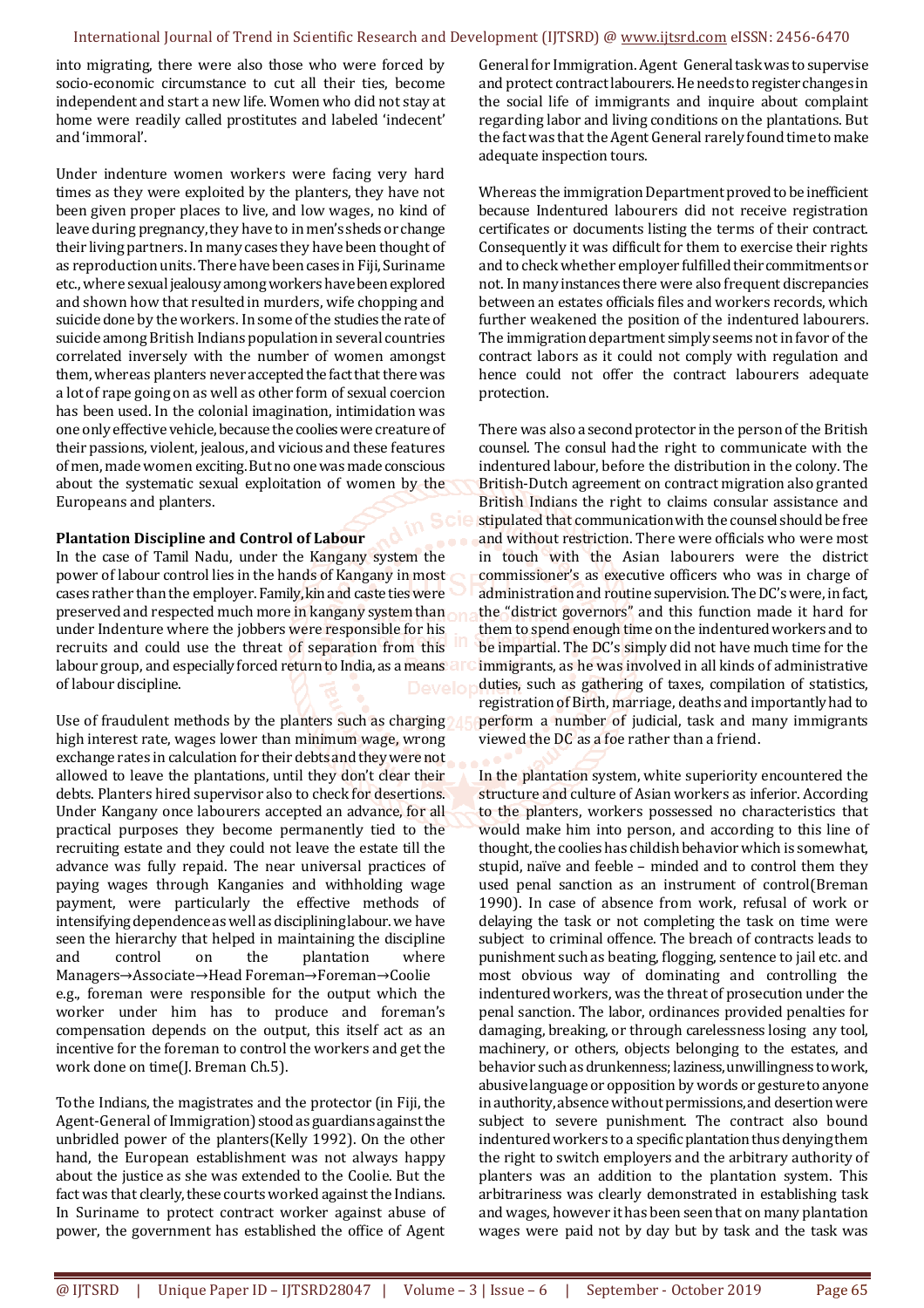#### International Journal of Trend in Scientific Research and Development (IJTSRD) @ www.ijtsrd.com eISSN: 2456-6470

chosen by the planters as a result many labourers did not earn the fixed daily wage. And crucial matter such as assignment of workload and payment of wages allowed management to reward, punish and thus control their workers. Any immigrant, found beyond two miles of his or her plantation without permission from the plantation overseer would be liable for fines and criminal charges.

Another means of control was the isolation of workers on plantation through a pass system. After the expiration of their contract, they need pass to leave plantation and without pass they were not allowed to leave. A worker could leave the plantation only with the approval of the director, who issued the pass. Planters thus limited both their social and geographic mobility of contract workers in order to control their labour force both on and off the job. Social provision such as housing, the estate hospital, and the plantation ration shops also enhanced planter's control over contract labourers. Europeans sometimes seen encouraging labour competition between free and contract labourers by emphasizing religious and ethical differences or by employing psychological tactics such as cooperation and preferential treatment. Overseers and drivers – the management personnel in the field – were the key to labour control. The task of the overseer was to allot task and to supervise work, the drivers checked that labour was present and overseer recorded the wages earned. The labour control system made it easy to manipulate data to punish a trouble maker or reward favourite.

Courtroom Injustice: As the magistrates often belonged to the same social class as planters and shared their prejudices against the Asians. Courts enforce the rules of the plantation owners, frequently, ignoring the native customs and traditions of the immigrants. Major difficulty which the immigrants faced was their language because of which they could not always trust court interpreters. The pro-planter bias of the court was one of the grievances emphasized by the anti-emigration movement in India.

The court usually sentenced those convicted either to hard labour or gave them choice between fine or jail sentence. Whereas Indentured workers also had the right to take their employers to court when they thought of being treated unfairly, the most common charges brought against employers were for withheld pay, unduly heavy work loads, and physical violence but the irony is that many indentured workers could not read and thus understand the contract that gave them the right to sue their employers. And for workers to testify against their superiors will put them in vulnerable position. Whereas as it was also doubtful whether the court interested in taking cases against the management or whether they were willing to prosecute offending planters, but this seems that the court could fine planters but not sentence them to jail for sure. The percentage of contract labourers in Suriname who officially complained about their employers dropped from 2.4% to almost zero over the period of indenture. The plantation labour control system described here was similar to system in other countries employing indentured labour.

# **Resistance within the Confines of the Indentured Contract**

The mobilization of a largely migrant labour force that facilitated the use of economic and extra economic measure to maintain low wage bills; and the ethnic (and gender) differentiation of the labour force that enabled the

manipulation of both workers and wages whereas collectively, indentured labourers defiance involved acts of labour withdrawals , group mediation, general strikes and work stoppage.

In British Guiana, collective resistance like riots were also common. Indentured labourers in British Guiana used two broad techniques, overt and covert. The former was more direct and observable, while the latter was hidden but equally effective in challenging plantation domination and helping labourers to cope with it. To deal with the paternal structure of the plantation system, indentured Indians used moderate and militant forms of resistance. The moderate form of resistance was of the form like lodging their complaints and grievances and used their rights to bring employers to court for justice. They however used militant action because the labourers felt that the judicial system was not in their favour labour strikes and disturbances occurred on almost every plantation. Some of the high-caste leaders were returnee who were familiar with the condition on the plantation. They used this experience to confront the managers of the plantation system.

The covert or hidden form of resistance was to confront and reduce rather than to accept the burden of indenture without placing themselves in jeopardy. And hence this type of resistance might not have appeared to be resistance at all to the planters, since laborer's objectives were not always clear to the planters. Desertion was a legal offence despite this, desertion was a regular feature of indenture until the end desertion was most likely among the newly arrived Indians and those who had served out their first term of Indenture. Another covert form of resistance the labourers used was self-inflicted injury, ranging from mild to severe. Some indentured Indians used their machetes to cut off a finger or inflict a wound on their arm or leg. This was used as a way to decrease the plantation efficiency as well as to collect compensation for being hurt at work. Some indentured labourers took drastic steps such as committing suicide by drinking, hanging, or drowning. It could be argued that there was an element of pride and resistance in ending one's life on the plantation. Indentured labours also used their own cultural resilience such as storytelling and folk fare to deal with plantation oppression. This strengthens group cohesion and solidarity and helped them to caped with the hardships of losing their identity.

There were cases of Female indentured resistance also as they were subjects both Indian male and European plantation dominance. Conditions such as gender disparities abnormal living conditions, Indians male preferences for a limited number of women, the breakdown of Indian traditions and even women of questionable characters, exacerbated violence among Indian immigrants in British Guiana. A significant number of indentured women were viewed with distaste mainly from the planter viewpoint. Women under the male dominated structure felt powerless and given these situations, some women kept themselves in a poor state to appear unattractive to male predators, and consequently, might have prevented sexual abuse, as well as to safeguarded themselves against any form of exploitation There were also some occasions when women were not totally powerless and formed unions with men and resisted plantation conditions. The "black female spitfire" was a plague in the life of drivers, overseers, and managers who were often nearly driven to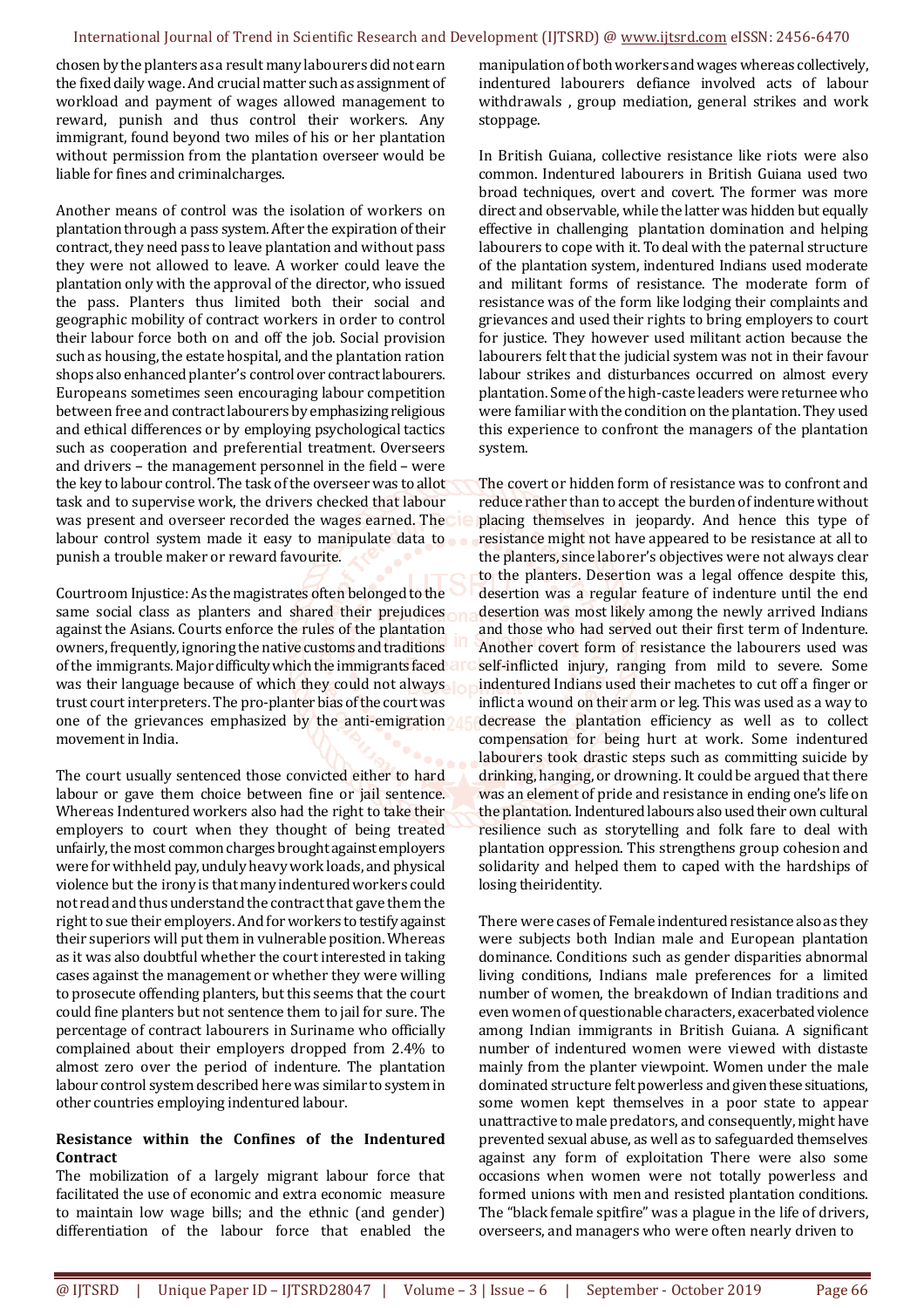distraction by the quarrelsomeness of such women. They used indecent, scandalous, insulting and threatening languages precipitated many other attacks on Europeans.

The stringent disciplinary and social control exercised by the contract and the abusive use of power by the planters invited resistance. The workers on the plantation frequently expressed their opposition to the regime through acts of non-cooperation such as "neglect of duty" or illegal absence. Resistance took various forms from indirect and non-violent to open defiance and from individual act of resistance to collective defiance, employed by the workers to protest the plantation regime and to fulfill their demands. Indirect and non-violent resistance could take innumerable forms, from foot dragging to labor withdrawal, group mediation, general strikes and work stoppage. Whereas as these kind of behavior infuriated plantation. Management and gave rise to the stereotype of the indolent Asian. Other typical forms of protest include theatrical satire in Suriname the Javanese especially resorted to such forms of resistance as flight and messianic movements. The worker protested in ways like, silence during the work, reluctance to answer questions, and general rudeness and recalcitrance. Some time mass protest resulted in number of workers death and dozen of casualties. The most obvious form of avoidance protest is running away or flight.

The most serious form of avoidance protest was suicide, which was traditionally considered as a typical British Indian action. According to the reports of agent General officially registered forty-seven cases of suicides by poisoning, hanging and self-inflicted wounds and thirty-two instances, he recorded the nationality of the deceased twenty-two British Indian and ten Javanese during 1886 to 1920. The Suriname planters a complained that the Hindustani engaged in one of the classic forms of non-cooperation – the feigning of illness or injury and other everyday resistance include, "foot-dragging, pilfering" and grousing behind the back of the local landlords. These were perceptions that the Javanese were more "docile" and "submissive" than the British Indians. Another form of resistance was individual acts of violence, such as the destructions of crops, obstruction of trains on the plantation, theft, arson any physical attacks on supervisory personnel physical attacks were directed against those members of the plantation hierarchy-primarily overseers and drivers who were closest supervisory contact with labourers and such incidence were often labeled acts of personal revenge or political act of surgency. One of the indentured women claimed that the terrible medical conditions at the plantation were the cause of the first rebellions and conflicts.

Once the workers entered into indentured contract to work on plantation, it was next to impossible for them to escape and in that case coolie did not suffer their exploitation and subjugation passively but took actions whether individually or collectively. There has been instances where according to the official version, the passive resistance against the authorities ceased as the British Indians began to throw objects at the attorney general. In Suriname many indentured worker feared the worst and took flight with their families to the surrounding forest. Only when the director guaranteed their safety only then were willing to return to the plantations.

The managers of plantation Marienburg listed a number of crimes perpetrated by British Indian under the heading

"coolie murder mania" to illustrate their fear of the plantation labourers on the plantation, gangs of cave cutters refused to do their task because they considered their pay inadequate. Many times the resistance took forms of riots and violence and take steps such as cut down the telephone poles to disrupt communication with the outside world and looted the office and the plantation shops. They killed many of the officials in the factory. According to British official records, the start of the resistance was related to the wages as workers shown their disappointment related to low wages and all the attempts by the state officials to raise the daily payment had proven futile. Later there authorities discovered that other problems such as the preferential treatment given to some immigrant families, bad choices of overseers, and inadequate control over the drivers had aggravated the unsatisfactory wage situation. This proved to be a remarkable admission of maltreatment on some estates. The consul also reported that there has been cases of "much ill feeling on account of the interference with the coolie women by the manager."

The strikes frequently got out of control resulting in confrontation between workers on the one side of the fence and management, state officials, army and police on the other. Furthermore, the changing political situation in India was thought to be making newly arrived immigrants unruly as these newcomers, has incited the old hand to mutiny. Not surprisingly, in all colonies nationalism was seen as a major threat. There were several obstacles to open collective resistance. The first and the most was the fear of repression, not only in the form of bullets but also through vindictive action by supervisory personnel. Similar to this the second obstacle was the economic dependencies, because material benefits such as plantation housing, medical care, garden plots, and use of the plantation shop which compounded their dependency on the estates. And these dependent relations were anchored in the strategy of labour control. The third obstacle was the risk of losing wages. Indentured workers where as did not have many viable options except flight. There were people who did not accepted the life on plantation and escaped where as some of the indentured labour choose suicide rather than surviving on the hell like situation created by the planter on the plantation.

Apart from open forms of resistance, they choose hidden or disguised forms of resistance or everyday form of resistance as these forms could not always be recognized as resistance and the labourers could not be punished. And it is likely that some labourers feigned illness in order to get leave of absence. And to counter this the planter gave them task work, so that in case of incompletion of the task they can make deductions from their wages and this was the main reason they impose task work instead of day work. There was also another form of resistance i.e. doing things wrong or working. Slowly, there were some cases where the labourers damaged plants and trees before putting them in soil. Arson was also a weapon of resistance and an instrument to harm the proprietor.

Cultural resistance was also seen on the plantation means after a day of hard labour, they read holy books and other stories, which soften their pain and suffering. The Ramayana was very popular in all the migrants communities, just as Rama, they were also in exile, and they had to fight against injustice and in the end they would gain victory as when their indenture came to an end. Whereas Muharram was also popular in all indentured labour countries. The Taziya festival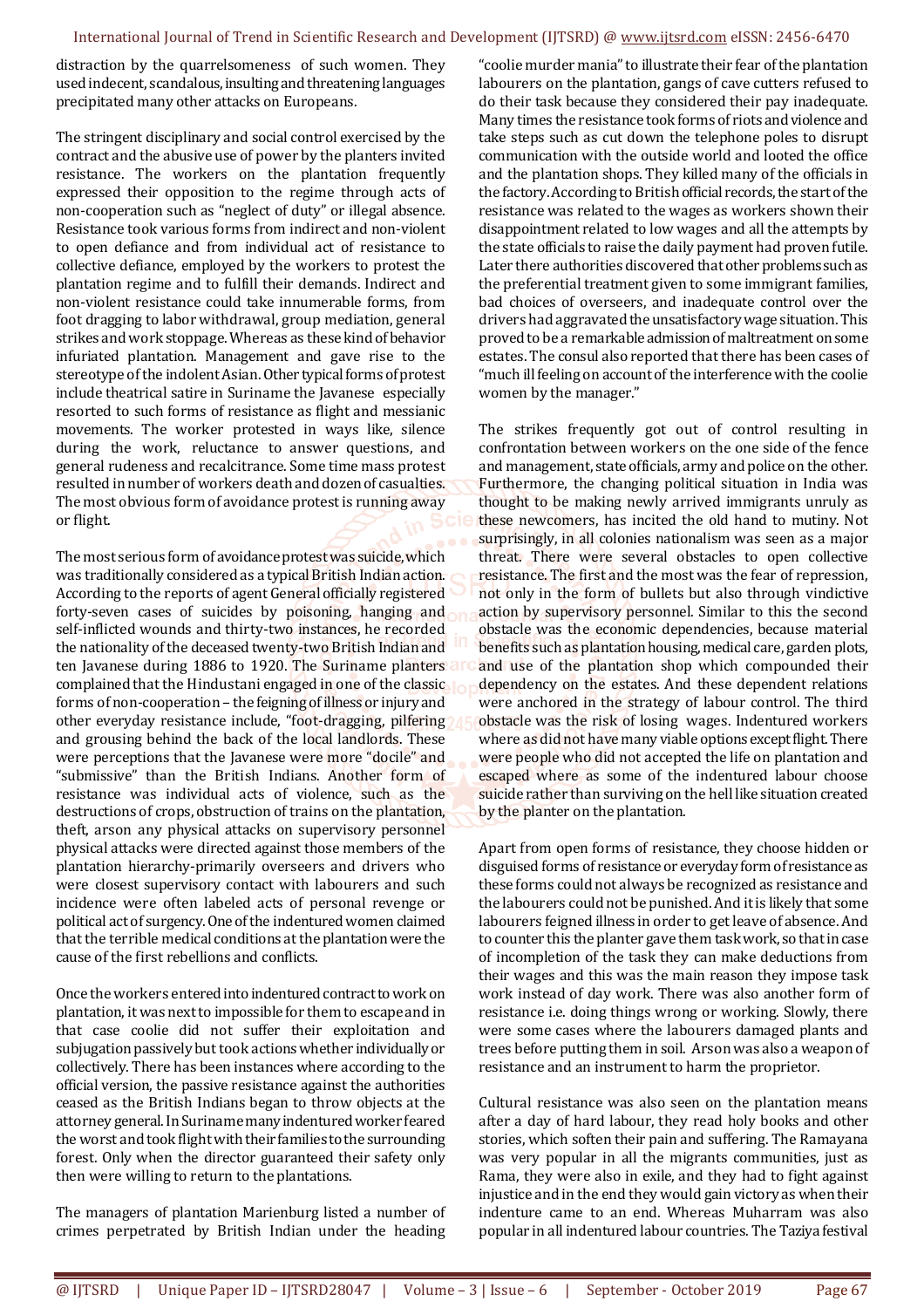can be seen as an expression of power by the powerless masses. Women's infidelities largely stemmed from desperate socio-economic conditions and resistance to this cannot be attributed to women's immoral character.

Finally resistance should not be viewed separately from accommodation because of majority of the indentured the objective was to survive five or three years on plantation as best as they could and make a new life. The indentured workers coped with indentured system lived their lives and in the process avoided the power of whites as best they could.

# **Conclusion**

Here I would like to draw out implications on the account of migration, recruitment, reconstruction of social institution and communities, plantation control on the labour and resistance by the workers. The Tamilian Labor moved from agrestic serfdom in Tamil Nadu to indenture bounded and Kangani debt-bondage system in Malaya and Ceylon. The 'lived-in' experience of Indian labour from Tamil Nadu migrating and reproducing on Malayan plantation belongs to this socio-historical framework. Plantation owners always encouraged recruitment of labour of various races, not just one, so that they can have divide and rule situation, controlling of labour become easy as well as they can protect any kind of labour union formation or discourage unity among labours. For this to happen they always gave preferential treatment to some of the labours and unruly behavior with others. Planters aim was always extraction of profit using indenture contracts and as the system benefitted them and to keep worker tied with them they offered 3 options to worker in British Guiana, i.e. upon serving their indentureship term were entitled to free return passage to India, which further planters negotiated with government and agreed to pay only half of their return passage, whereas, the other half return cost was too expensive for the Indentured labour, and thus this induced to re-indenture themselves to the same or another plantation, with small plot of land to grow their own food crops. But the reality was that the given plots of land was not easily cultivated and irrigated.

Planters hoped for an increase in demand for sugar and so sought to retains their indentured labor force by giving permanent residency of indentured labour in British Guiana, that offer included time expired indentured labourers. But clearly all these schemes were only to control the worker and aimed at maximizing profit by obtaining cheap labour. Now what was unique to indentured labourers as a group is the socio-historical period, indentured contract and social context of their reconstruction. There was construction of new communities going on such as Jahaji system,panchayat – where community disputes were settled by a system called panchayat, that institutionalized system of dispensing justice had its roots in India. It was reconstructed on plantation and become an internal community mechanism for settling disputes whereas due to shortage of females, the practice of Indian women moving from one mate to another surfaced but was not institutionalized. But one important thing to mention is that it would be a mistake to suggest the lack of women as a major reason for suicide.

Indeed religion was used to foster the psychological belief that they were superior to the other groups in the colony often the social characters ties used by the indentured labourers to reconstruct identity and community are used to separate

immigrants groups. Such as Indian, Chinese, German and Russian, Jews maintained social boundaries among themselves based on their countries of origin. In addition to the cultural and political differences, the excessive use of penal sanction under indentured contract, only increased planter's problems. The planters attempted to counter possible organized action by increasing division among their subordinates. They encouraged labour competition between free and contract labours, emphasized on religious differences; established separate housing division for the different ethnic groups, and used other tactics. As a result the organization of indentured plantation workers, proved to be very difficult.

It has been seen that it was the low wages that triggered the protest by the workers, which took several forms in the coming year, strikes and open rioting, with their mortal risks, was the norm of the day, but planters never accepted their own responsibility in labour problems rather, besides, blamed the outside forces such as "malevolent coolies" or "nationalist troublemakers from India". The role of the state was seen as ambivalent. It supported indentured labour in order to save sugar industry and, rules in court. At the same time agent general has to protect the rights of the indentured workers. Despite the ambivalent position of the estate, the authorities usually took harsh measure in support of the planters. Avoidance protest and everyday resistance, more than open defiance were the methods of protest on plantation s during the period of indentureship. All these forms of resistance – foot dragging, arson simulation of illness, sabotage, desertion, feigned ignorance, gesture of contempt, suicide and many more were used by Asian. Javanese also defied the system but the sources that the two groups employed were different. The Javanese relied on form, such as avoidance protest and cultural resistance as messianic and flight, which they had used in their home country, whereas Hindustani used avoidance and hidden resistance, and more likely to demonstrate collective and open defiance.

This may be partly explained by the cultural background of the Hindustani. And the other reason for the difference in reaction was the nationality, as the Hindustani remained British subject and enjoyed the protection of British Consul and which provided one of the reason why they felt superior to the Javanese. There were problems revolving around gender-specific roles, prostitution, venereal diseases, sodomy, illegitimate offspring, brittle marriage ties, a scarcity of women and families, all in one form or the other were social 'disorders' tied to the estates and plantations efforts to impose their control and authority over the intimate life of men and women.

It has been observed that in case of full repayment of the advances taken from the planters, the indentured workers could not leave the estates in a context of intense misery and persistent and substantial unemployment they remained under the control of Kanganies and could not withdrew from plantation work or even move from one estate to another. The hold on workers was also maintained through various devices resorted to by Kanganies with the support of planters. In fact an interplay of indebtedness, caste hierarchy, personal dependency relations helped to keep the indentured workers under the permanent control and significantly to restrict the operation of the labour market.